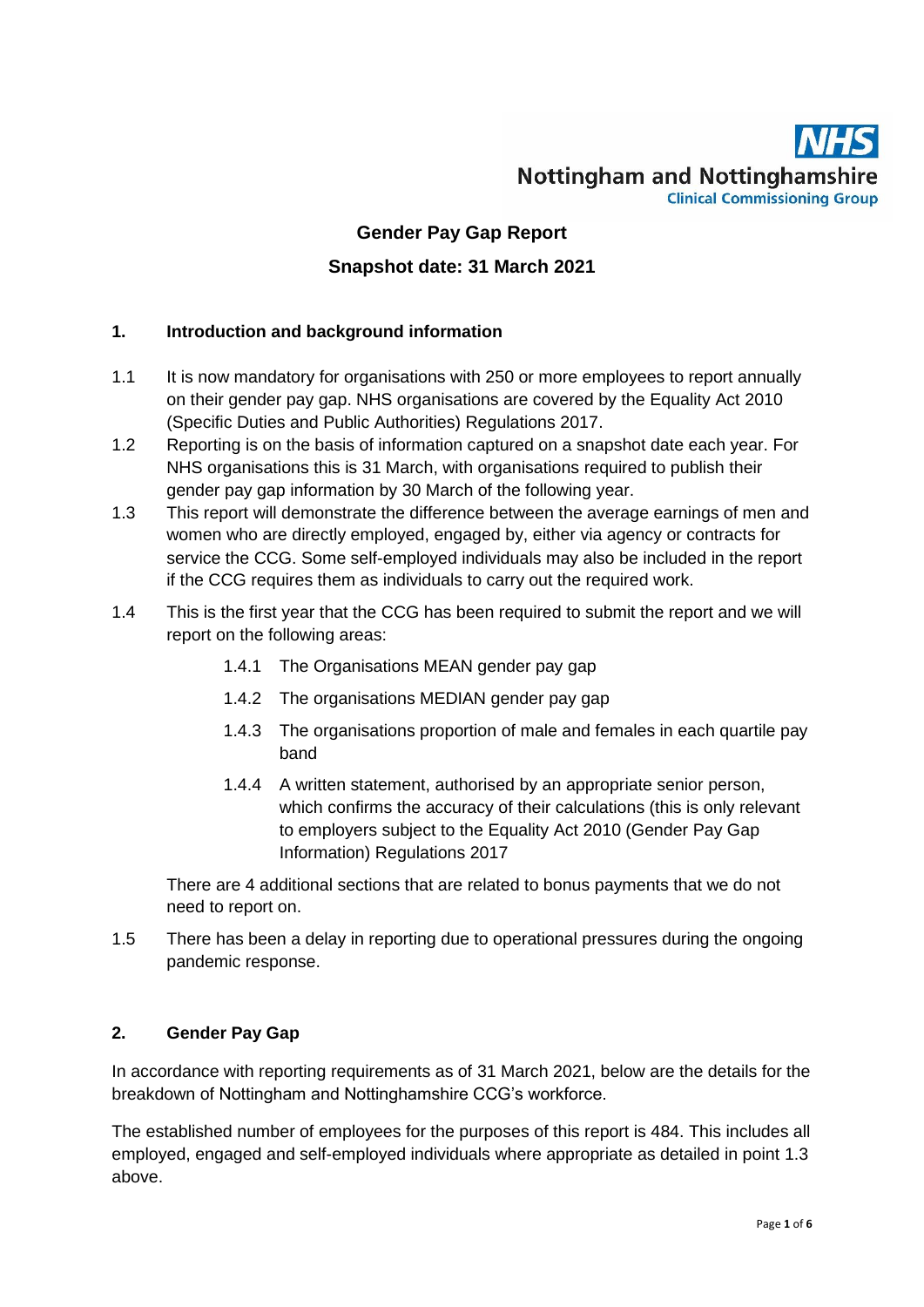#### **2.1 The Gender Pay Gap:**

| Number of Eligible Male | Number of Eligible Female | Total Eligible Employee |
|-------------------------|---------------------------|-------------------------|
| <b>Employees</b>        | <b>Employees</b>          | <b>Number</b>           |
| 116                     | 368                       | 484                     |

| Gender             | <b>Mean Hourly Rate</b> | <b>Median Hourly Rate</b> |
|--------------------|-------------------------|---------------------------|
| Male               | £33.46                  | £23.40                    |
| Female             | £24.75                  | £21.34                    |
| <b>Difference</b>  | £8.71                   | £2.06                     |
| Pay Gap Percentage | 26.03%                  | $8.80\%$                  |

Our reportable pay is broken down, from lowest to highest, and then divided this into four equal sub-populations (upper quartile [4], upper middle quartile [3], lower middle quartile [2] and lower quartile [1]) to show how the distribution of men and women varies according to each quartile.



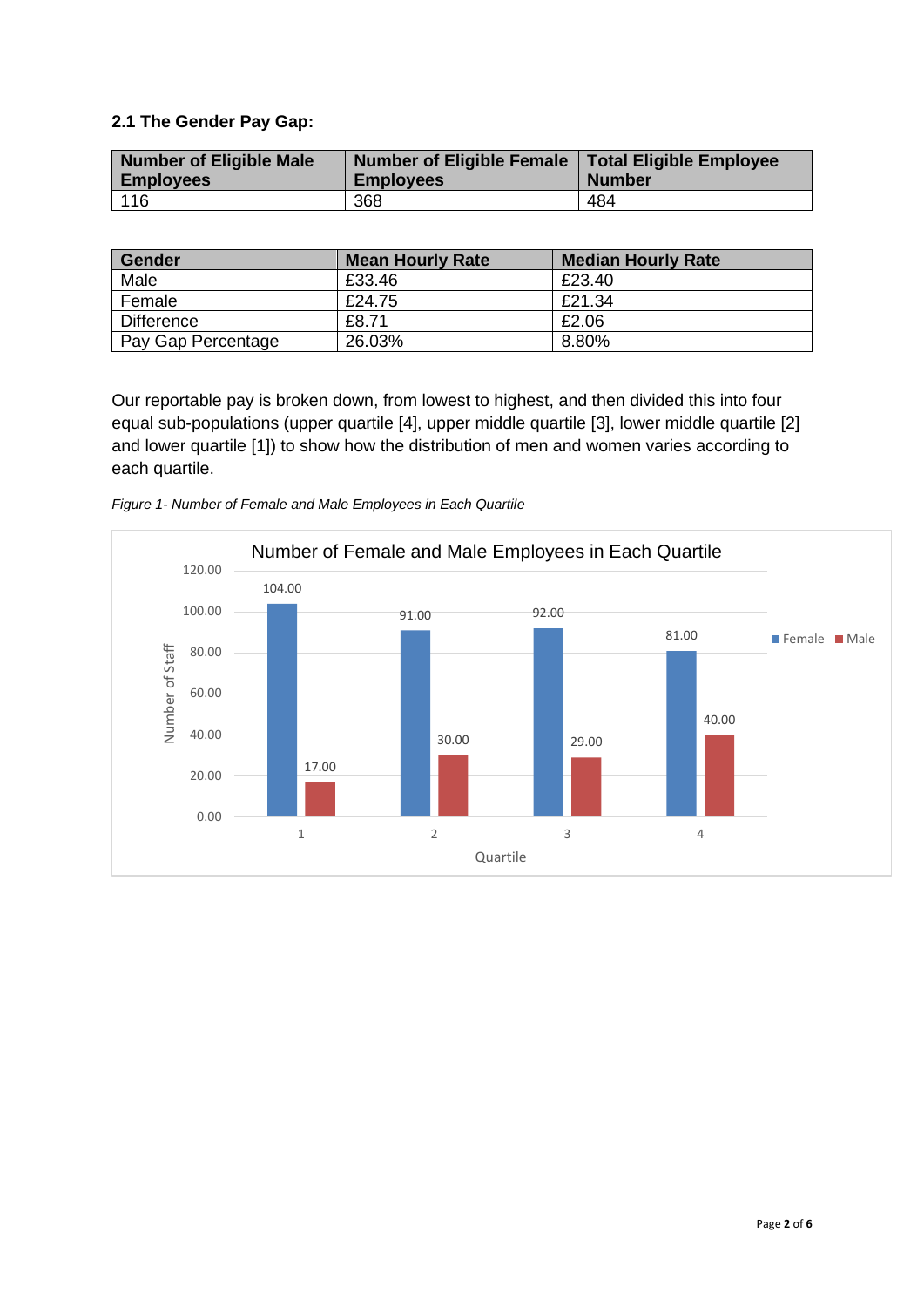



#### **2.2 Quartile pay**

Whilst the above charts tell us that we have significantly more female employee across the organisation and within the quartiles than males, it doesn't shed light on what the pay split is within those Quartiles. It would be easy to anticipate that the due to the higher number of females within the four Quartiles that there would be a lower differential in pay or a pay difference in favour of females over male counterparts. Appendix A shows the detail of pay and pay gap by quartile.

Within Quartiles 2 and 3 we do see this assumption come to reality, where we see a higher mean and median hourly rates for female employees.

The biggest difference in female and male pay comes in Quartile 4. Quartile 4 is made up of senior management staff within the organisation from Agenda for Change Band 8b employees to our Very Senior Management, workers engaged on a contract for service and off payroll contractors. There is a significant difference in the pay gap between male and females with 22.32% difference in Mean Hourly pay and 37.90% Median Hourly Pay.

#### **3. Conclsuions and Key Drivers for Differences**

3.1 The inaugral Gender Pay Gap report for NHS Nottingham and Nottinghamshire CCG shows that we have a significant gap between the mean pay between male and female staff. despite there being significantly more female staff working for the organisation. The anticipated national mean gender pay gap for 2021 is 15.4%.

3.2 **Key Driver 1 - Agenda for Change Pay Scales** - The difference is in part is explained through the number of male staff in quartile's 3 and 4 being at the top of their grade. We have more female employees in all of the higher grades in quartiles 3 and 4 but a significant proportion of these staff are at the bottom or the mid-point of their grades. With the changes in Agenda for Change pay structure this could take 5 years to equalise.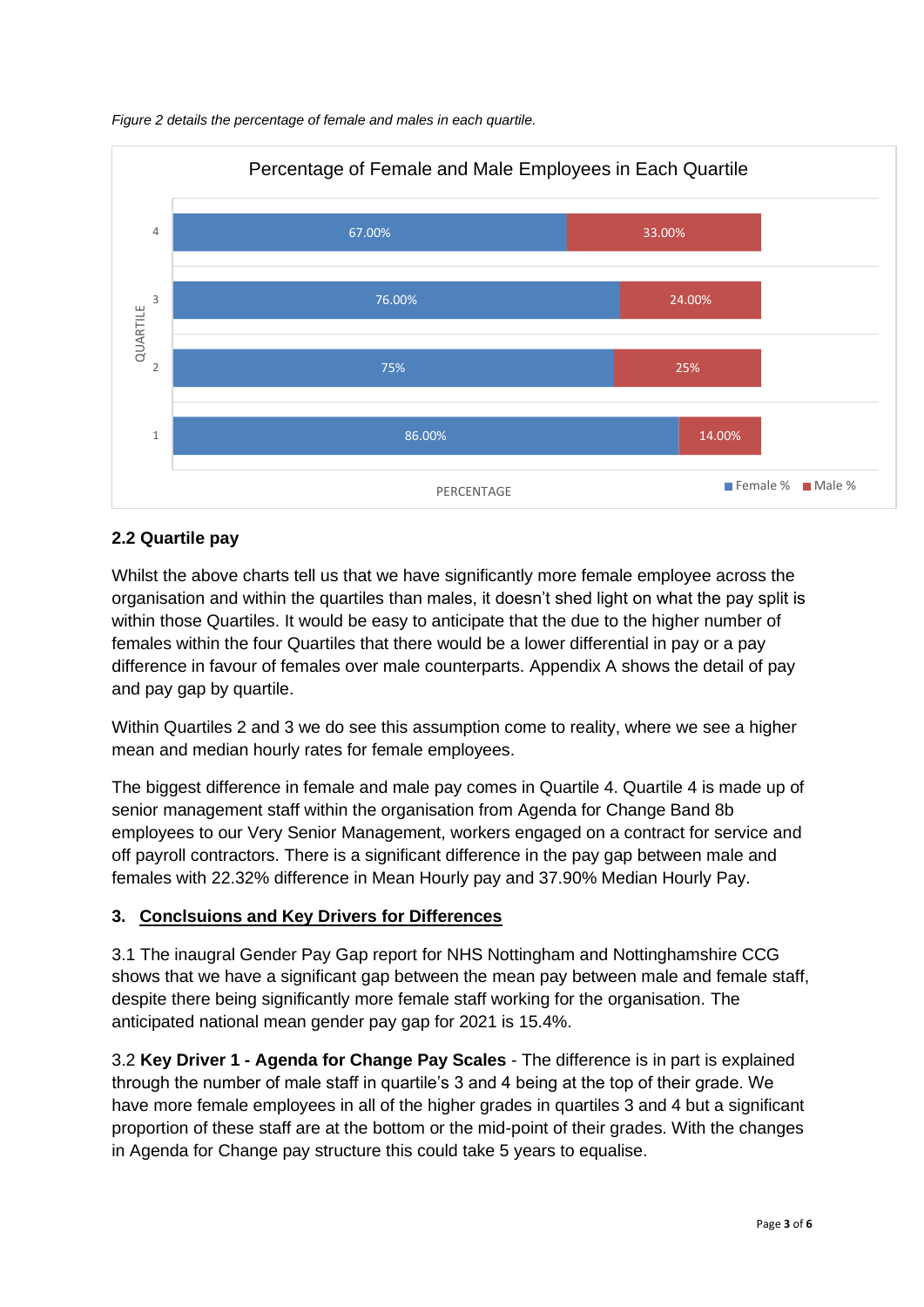3.3 **Key Driver 2 - Distribution fof males within the workforce** – a higher proportion of the male workforce is currently distrubted in Quartiles 3 and 4 (14%) than in Quartiles 1 and 2 (10%)

## **4. Recommendations**

.

Acknowledging that the gender pay gap will not be corrected over night and being a small organisation with relatively low turnover will make progress slower, there are some actions that we can take to start to address our Gender Pay Gap:

4.1 There is a need to moitor all quartiles to understand any trends in movement.

4.2 The CCG has already committed to reviewing recruitment practices to ensure they are equitable and inclusive for all protected characteristics but will have a focus on gender, black, asian and minority ethnic, sexual orientation and disability staff.

4.3 To consider the a recruitment strategy for the protected characterists detailed in 4.2.

4.4 Review, amended where appropriate and promote flexible working options available for all staff, with particular focus on senior positions.

4.5 Line Management development, specifically around our people policieis and staff retention.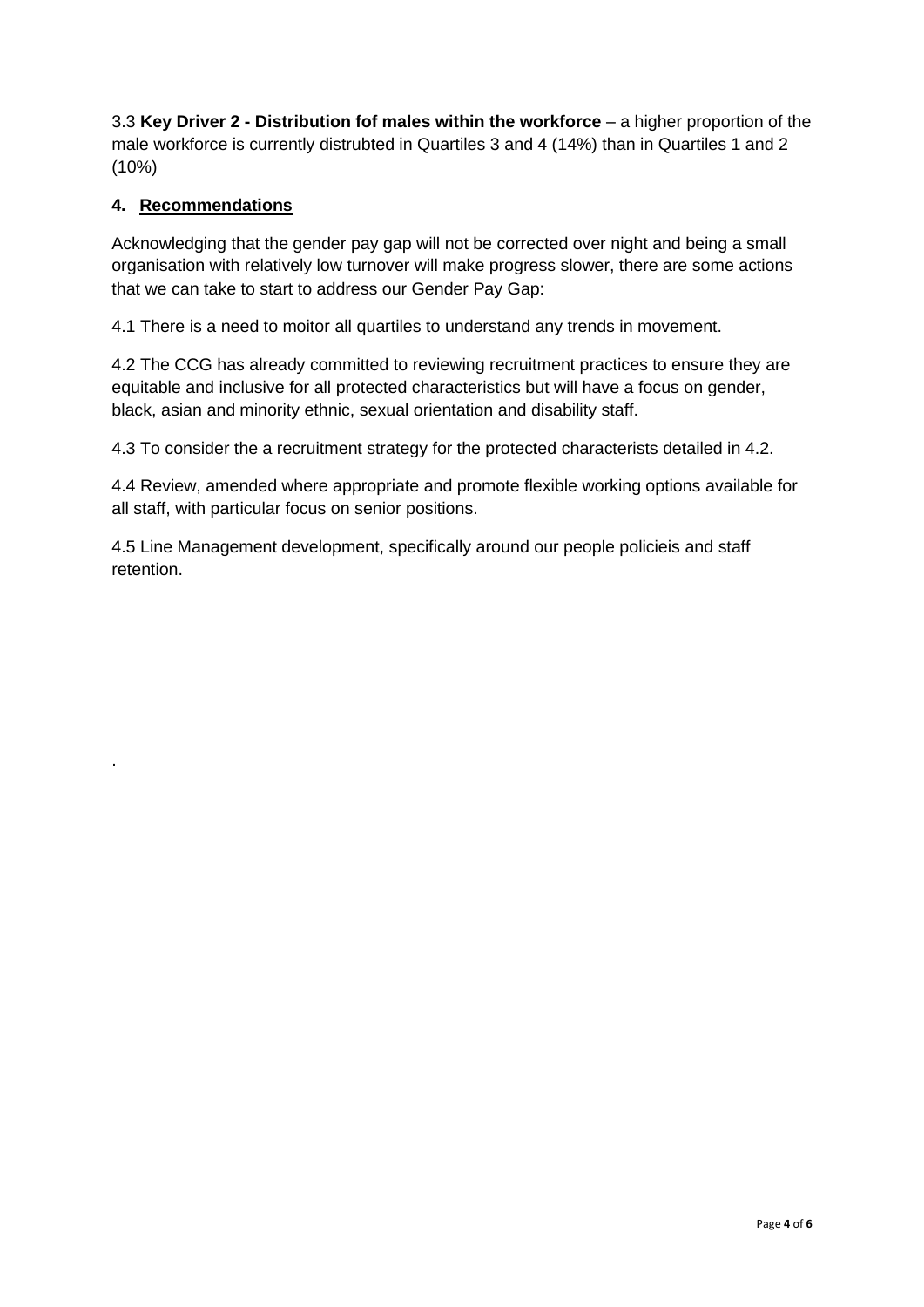# **Appendix A Gender Pay Gap by Quartile.**

## **Table 1: Quartile 1 Pay**

| <b>Gender</b>      | <b>Mean Hourly Rate</b> | <b>Median Hourly Rate</b> |
|--------------------|-------------------------|---------------------------|
| Male               | £12.50                  | £12.35                    |
| Female             | £12.72                  | £12.35                    |
| Difference         | $-F0.22$                | £0.00                     |
| Pay Gap Percentage | $-1.76%$                | 0%                        |

# **Table 2: Quartile 2 Pay**

| Gender             | <b>Mean Hourly Rate</b> | <b>Median Hourly Rate</b> |
|--------------------|-------------------------|---------------------------|
| Male               | £18.85                  | £19.38                    |
| Female             | £19.57                  | £19.89                    |
| Difference         | $-F0.72$                | -£0.51                    |
| Pay Gap Percentage | $-3.81\%$               | $-2.63%$                  |

## **Table 3: Quartile 3**

| Gender             | <b>Mean Hourly Rate</b> | <b>Median Hourly Rate</b> |
|--------------------|-------------------------|---------------------------|
| Male               | £25.40                  | £26.42                    |
| Female             | £24.84                  | £23.40                    |
| Difference         | £0.56                   | £3.02                     |
| Pay Gap Percentage | 2.20%                   | 11.43%                    |

## **Table 4: Quartile 4**

| Gender             | <b>Mean Hourly Rate</b> | <b>Median Hourly Rate</b> |
|--------------------|-------------------------|---------------------------|
| Male               | £59.17                  | £63.44                    |
| Female             | £45.96                  | £39.39                    |
| <b>Difference</b>  | £13.21                  | £24.05                    |
| Pay Gap Percentage | 22.32%                  | 37.90%                    |